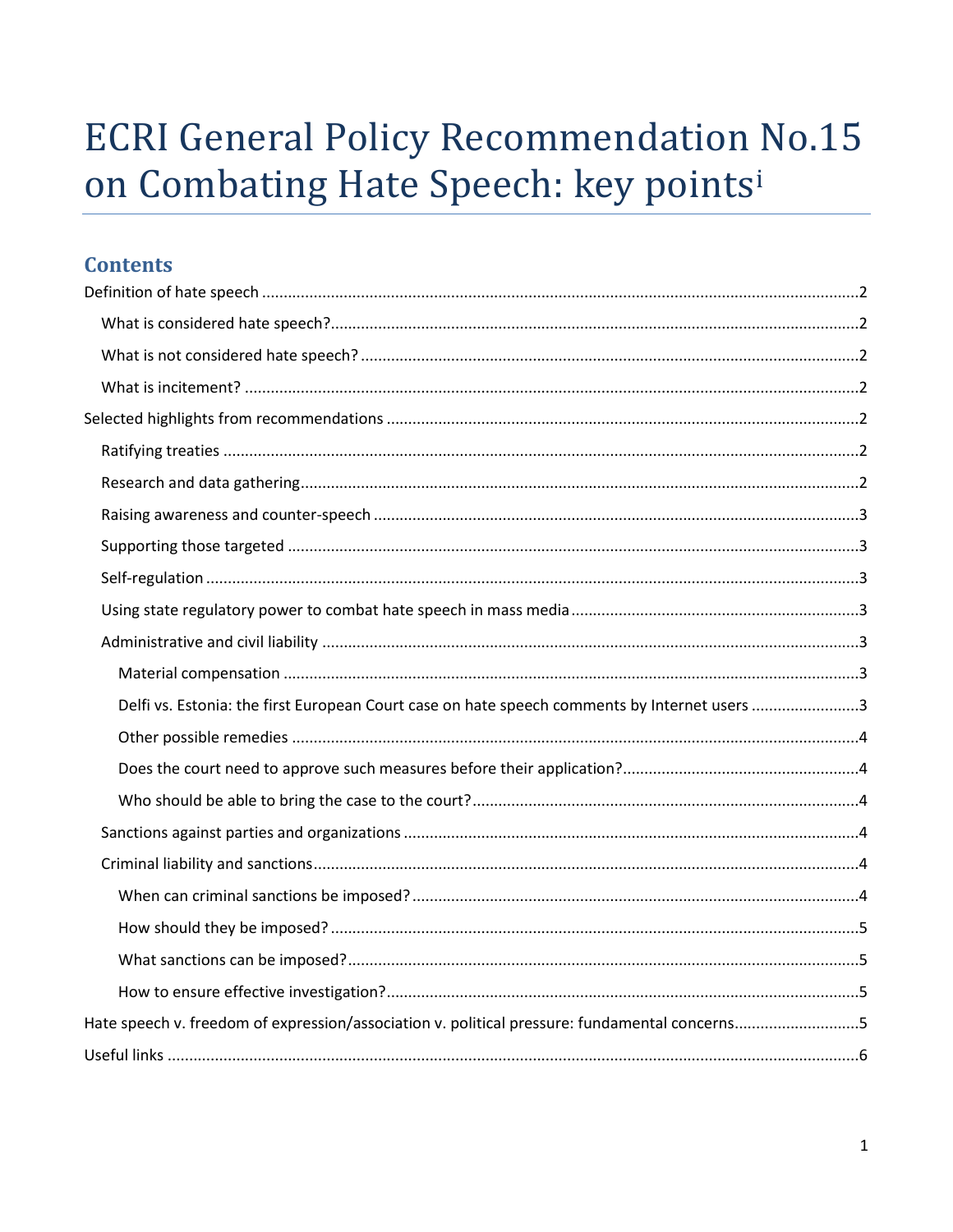## <span id="page-1-0"></span>**Definition of hate speech**

## <span id="page-1-1"></span>**What is considered hate speech?**

**"Hate speech"** is the advocacy, promotion or **incitement** of the denigration, hatred or vilification of a person or group of persons, any harassment, insult, negative stereotyping, stigmatization or threat of such person or persons and any justification of all these forms of expression, based on "race", colour, language, religion or belief, nationality or national or ethnic origin, as well as descent, age, disability, sex, gender, gender identity, sexual orientation and other characteristics or status.

**"Expression"** is understood to cover speech and publications in any form, including through the use of electronic media, as well as their dissemination and storage. Hate speech can take the form of written or spoken words, or other forms such as pictures, signs, symbols, paintings, music, plays or videos. It also embraces the use of particular conduct, such as gestures, to communicate an idea, message or opinion.

Other forms of expression that can be covered by the Recommendation: public denial, trivialisation, justification or condonation of crimes of genocide, crimes against humanity or war crimes which have been found by courts to have occurred and the glorification of persons for having committed such crimes (where this does not extend to positive assessment of any other, unrelated activity by these persons).

## <span id="page-1-2"></span>**What is not considered hate speech?**

**Satire or objectively based news reporting and analysis** that merely offends, hurts or distresses.

However in the case *M'Bala M'Bala v. France* of 20 October 2013 the European Court of Human Rights found that a blatant display of hatred and anti-Semitism disguised as an artistic production was as dangerous as a head-on and sudden attack and so did not deserve protection under Article 10 of the European Convention on Human Rights (freedom of expression) .

## <span id="page-1-3"></span>**What is incitement?**

**Incitement** is either **a clear intention** to bring about the commission of acts of violence, intimidation, hostility or discrimination or **an imminent risk** of such acts occurring as a consequence of the particular hate speech used.

## <span id="page-1-4"></span>**Selected highlights from recommendations**

## <span id="page-1-5"></span>**Ratifying treaties**

 A number of Council of Europe treaties deal specifically with the use of hate speech. For examples States who have not already done so, should ratify the **Additional Protocol to the Convention on Cybercrime** which requires the criminalisation of acts of a racist and xenophobic nature committed through computer systems.

## <span id="page-1-6"></span>**Research and data gathering**

- Data protection guarantees **should not be invoked** to limit or preclude the collection of data;
- It is necessary to **not only collect data on officially filed complaints**, but also seek to capture the experience of those who are reluctant to speak (e.g. through surveys done by NGOs).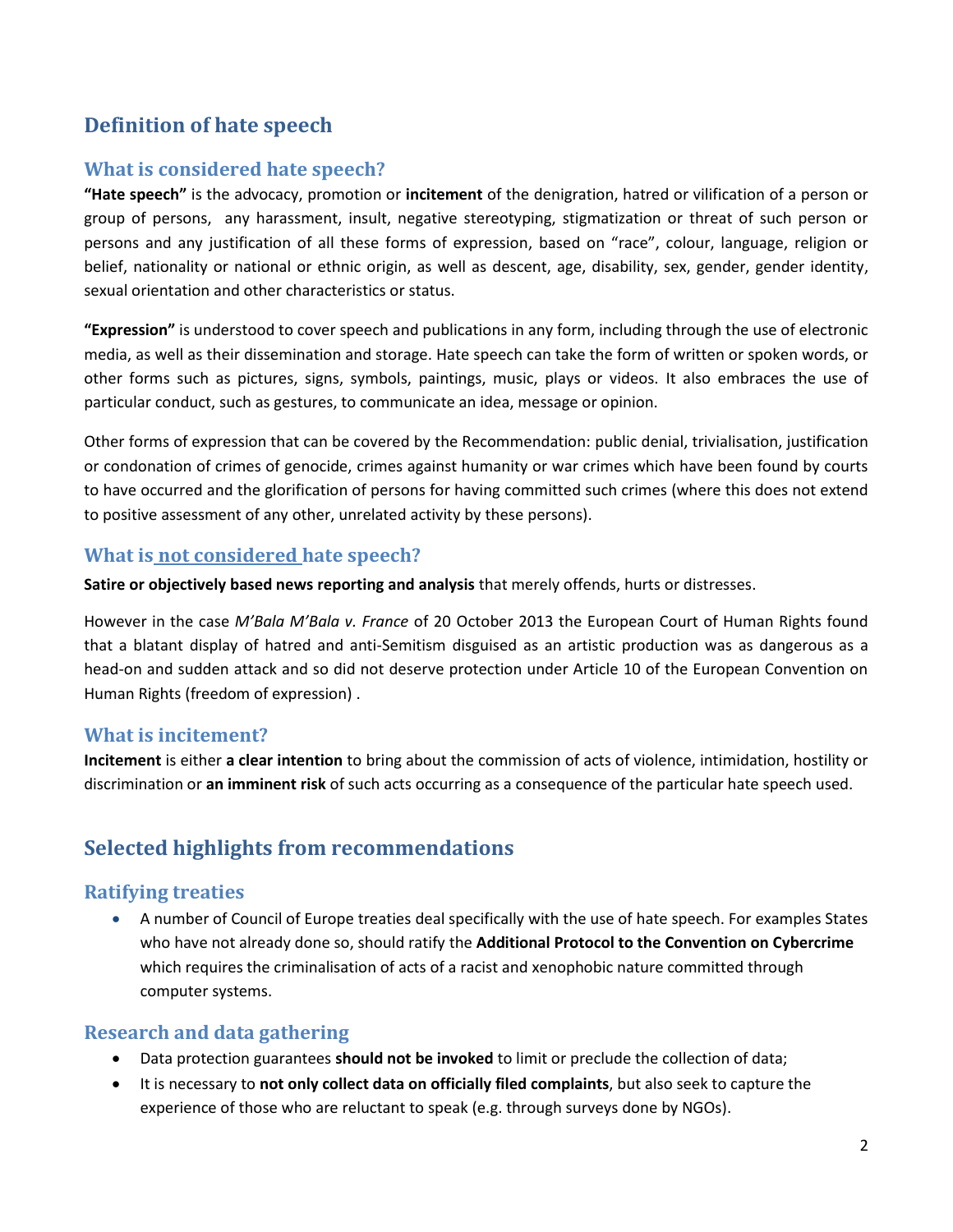## <span id="page-2-0"></span>**Raising awareness and counter-speech**

- Combating negative stereotyping: use of profiling by public authorities, including the police must be clearly prohibited;
- Specific educational programmes for children;
- Speedy reactions by public figures that not only condemn, but reinforce values it threatens;
- Encourage perpetrators to renounce the use of hate speech.

## <span id="page-2-1"></span>**Supporting those targeted**

- Removing obstacles to complaining: legal fees for handling complaints should be reasonable;
- A specific criminal prohibition of any retaliatory action must be established (e.g. migrants in an irregular situation should be able to complain about hate crime without risking immediate expulsion).

## <span id="page-2-2"></span>**Self-regulation**

 In many instances the use of self-regulation can be the most appropriate and most effective approach to tackling hate speech. For examples the adoption of **codes of conduct** (or ethics) accompanied by certain sanctions for non-compliance with their provisions, arrangements for the monitoring of statements and publications to preclude the use of negative stereotyping and misleading information

## <span id="page-2-3"></span>**Using state regulatory power to combat hate speech in mass media**

- Any regulatory action must be consisted with the right to freedom of expression;
- Monitoring by NGOs and individual Internet users is essential, but it is only good if results in the timely deletion of hate speech.

## <span id="page-2-4"></span>**Administrative and civil liability**

#### <span id="page-2-5"></span>**Material compensation**

Harm from hate speech may be not only moral, but also material (e.g. denial of an employment opportunity) => the law must define all the details about the **compensation to be paid** (see insert on the case Delfi vs. Estonia below).

## <span id="page-2-6"></span>**Delfi vs. Estonia: the first European Court case on hate speech comments by Internet users**

*In June 2015, in the Grand Chamber judgment on the case Delfi AS v. Estonia, the European Court of Human Rights has delivered a judgment on offensive comments left by users on a commercial Internet news portal Delfi. The comments were removed only about six weeks after their publication.*

*The Grand Chamber found that the Estonian courts' finding of liability against Delfi had been a justified and proportionate restriction on the portal's freedom of expression, in particular, because:* 

- *the comments in question had been extreme and had been posted in reaction to an article published by Delfi on its professionally managed news portal run on a commercial basis;*
- *Delfi did not remove the offensive comments without delay after their publication;*
- *the 320 euro fine had was not excessive for Delfi, one of the largest Internet portals in Estonia.*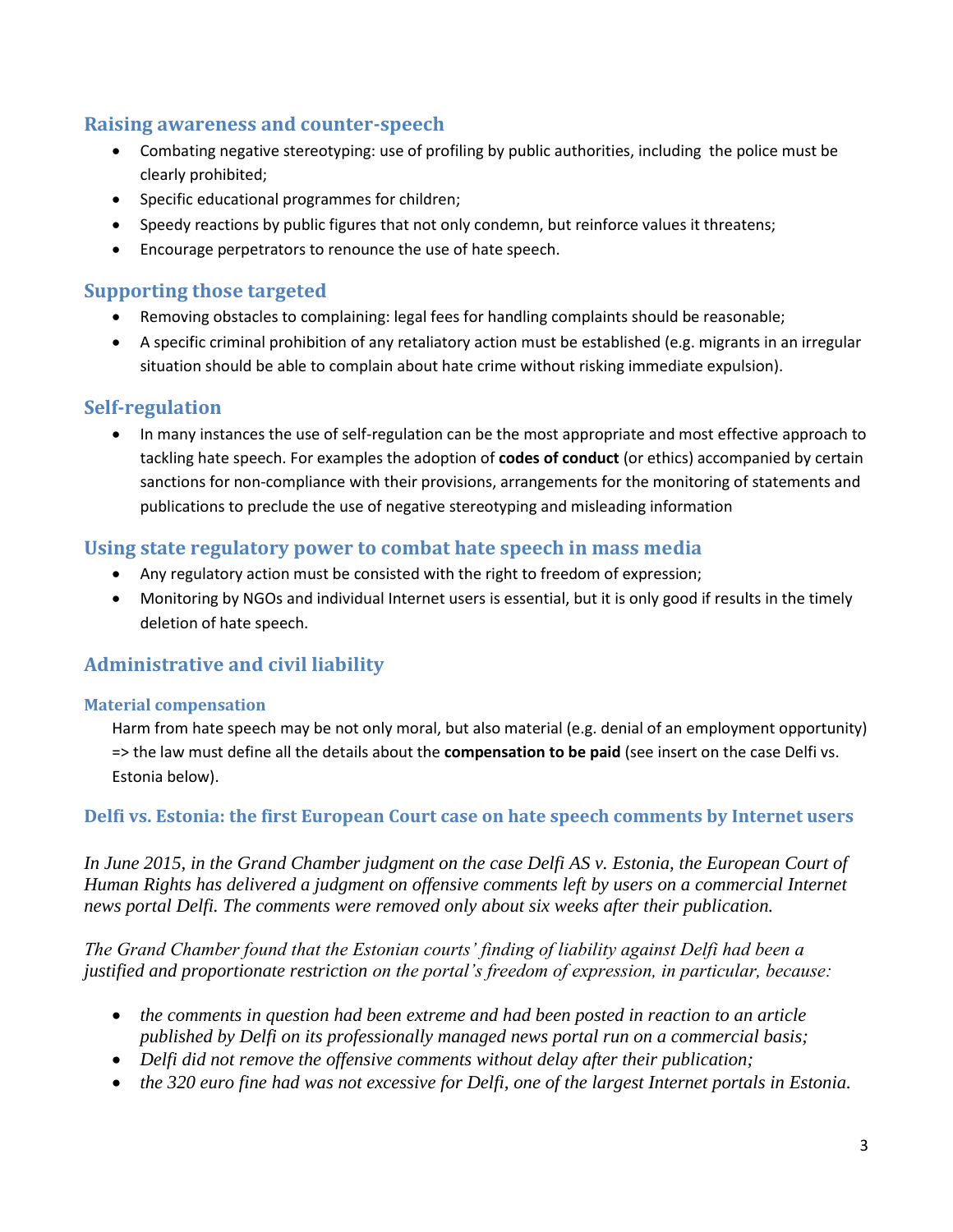#### <span id="page-3-0"></span>**Other possible remedies**

- o Deletion;
- o blocking of sites;
- o publication of acknowledgements;
- o banning dissemination of printed materials, and
- o compelling disclosure of identity of those using hate speech.

All these measures **risk violating freedom of expression** and should be used **ONLY** in situations where:

- hate speech is intended or can reasonably be expected to **incite** acts of violence, intimidation, hostility or discrimination;
- this measure will not have an overly broad effect.

#### <span id="page-3-1"></span>**Does the court need to approve such measures before their application?**

Usually, any exercise of regulatory powers by the State must be **subject to judicial authorization**. However, there are **urgent situations** when it is not appropriate to wait to seek such approval before acting, and so judicial control can only occur **after the measure was taken**.

#### <span id="page-3-2"></span>**Who should be able to bring the case to the court?**

Those **directly targeted**, but also equality bodies, national human rights **institutions** and interested NGOs that sometimes have more resources and knowledge, and can make sure the theoretical remedies turn into effective measures taken in practice.

## <span id="page-3-3"></span>**Sanctions against parties and organizations**

Two-fold **response** possible in response to usage of hate speech should be foreseen:

- **Withdrawal** of financial and other forms **of support** (grants, loans, premises, staff, etc.) this measure should always be open to challenge in an independent court;
- **Prohibition or dissolution** of political parties and other organizations **in more serious situations** , where hate speech is intended or can reasonably be expected to **incite** acts of violence, intimidation, hostility or discrimination – this should **only be ordered by a court**, and should be subject to prompt appeal.

These measures **risk violating freedom of association**, but this right can be subject to **limitations** where these are necessary and proportionate, notably, for the **protection of rights and freedoms of others**.

## <span id="page-3-4"></span>**Criminal liability and sanctions**

#### <span id="page-3-5"></span>**When can criminal sanctions be imposed?**

- Only **in limited circumstances**, when no other, less restrictive measure would be effective;
- Only when hate speech is used in **public context;**
- Only in cases of **direct incitement** to violence, intimidation, hostility and discrimination, with serious consequences or when such consequences can be reasonably expected.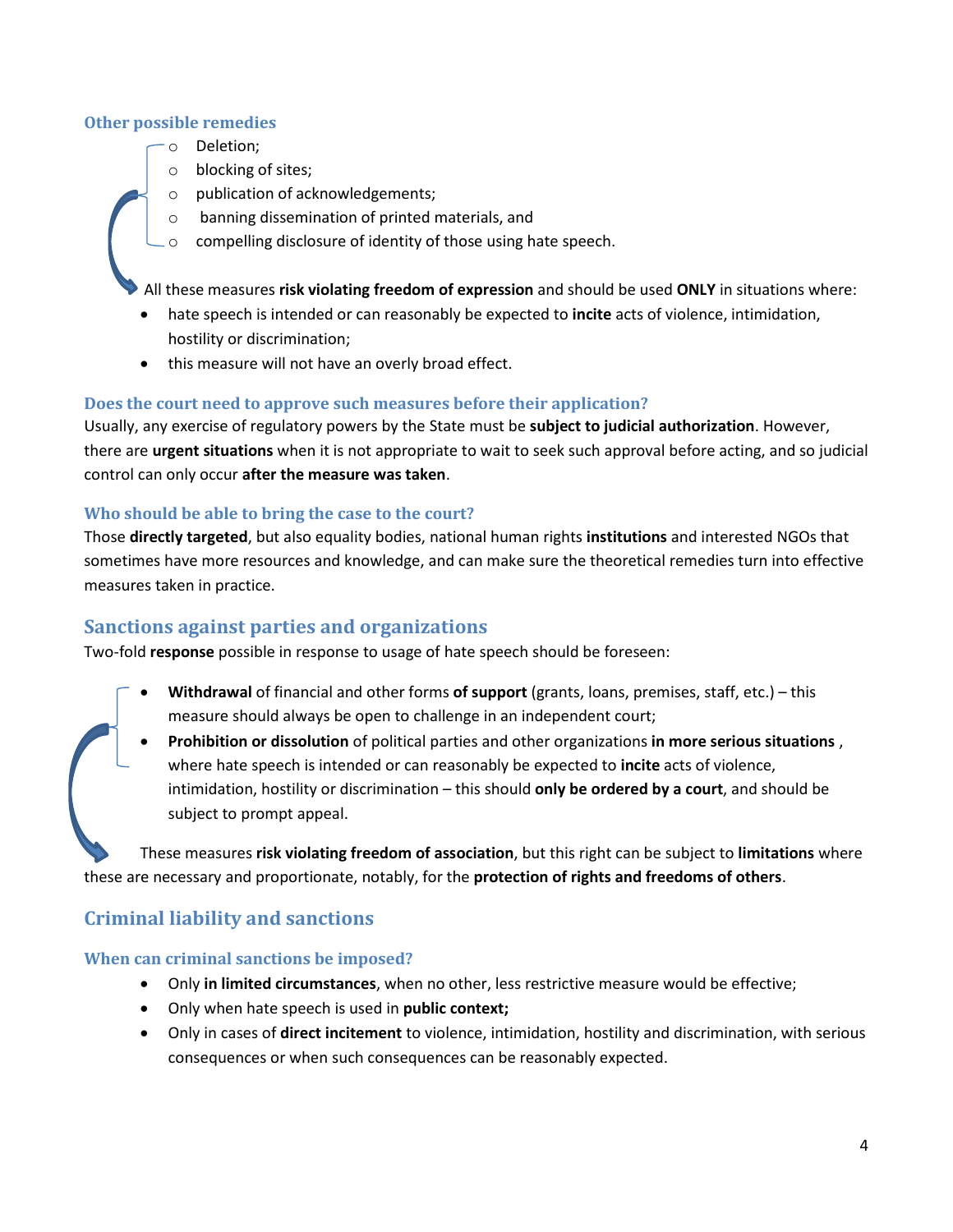#### <span id="page-4-0"></span>**How should they be imposed?**

- Legislation must be **clear and precise**;
- Sanctions should cover both **legal and natural persons**;
- Without extra requirements (e.g. disruption of public order, the extent of its dissemination), as these can **create obstacles** in securing convictions for hate speech;

#### <span id="page-4-1"></span>**What sanctions can be imposed?**

The sanctions should be **effective and dissuasive**, so that to reflect the damage already done, and to **discourage its recurrence**. These can be:

- Imprisonment;
- Imposition of fines;
- Seizure and forfeiture of publications involved;
- Temporary loss of political rights.

#### <span id="page-4-2"></span>**How to ensure effective investigation?**

- **Currently**, very few complaints make it to the court, actual conviction rate is low, and the penalties imposed are not always commensurate with the use of hate speech concerned.
- **Shortcomings** include:
	- o Police officers don't take offences seriously;
	- o They lack competence in gathering and assessing evidence;
	- o Politicians' immunity;
	- $\circ$  Overly expansive view of the protection afforded by the right to freedom of expression.
- **Ways to improve investigations** include**:**
	- o Introduction of online reporting tool;
	- o Creation of specialist units to investigate and prosecute hate speech cases;
	- o Lifting any immunity for politicians for using hate speech;
- Those **targeted** should effectively participate in criminal proceedings.

## <span id="page-4-3"></span>**Hate speech v. freedom of expression/association v. political pressure:**

### **fundamental concerns**

- Imposing administrative and especially criminal sanctions may **raise concerns** about possible restrictions on freedoms of speech and assembly.
- Such restrictions can be unjustifiably used to **silence minorities**, and to **suppress criticism, political opposition and religious beliefs.**
- **•** Solutions:
	- o Defining what is hate speech, and making **clear distinction** between:
		- expression that constitutes a criminal offence,
		- expression that is not criminally punishable, but may justify a civil suit or administrative sanctions and